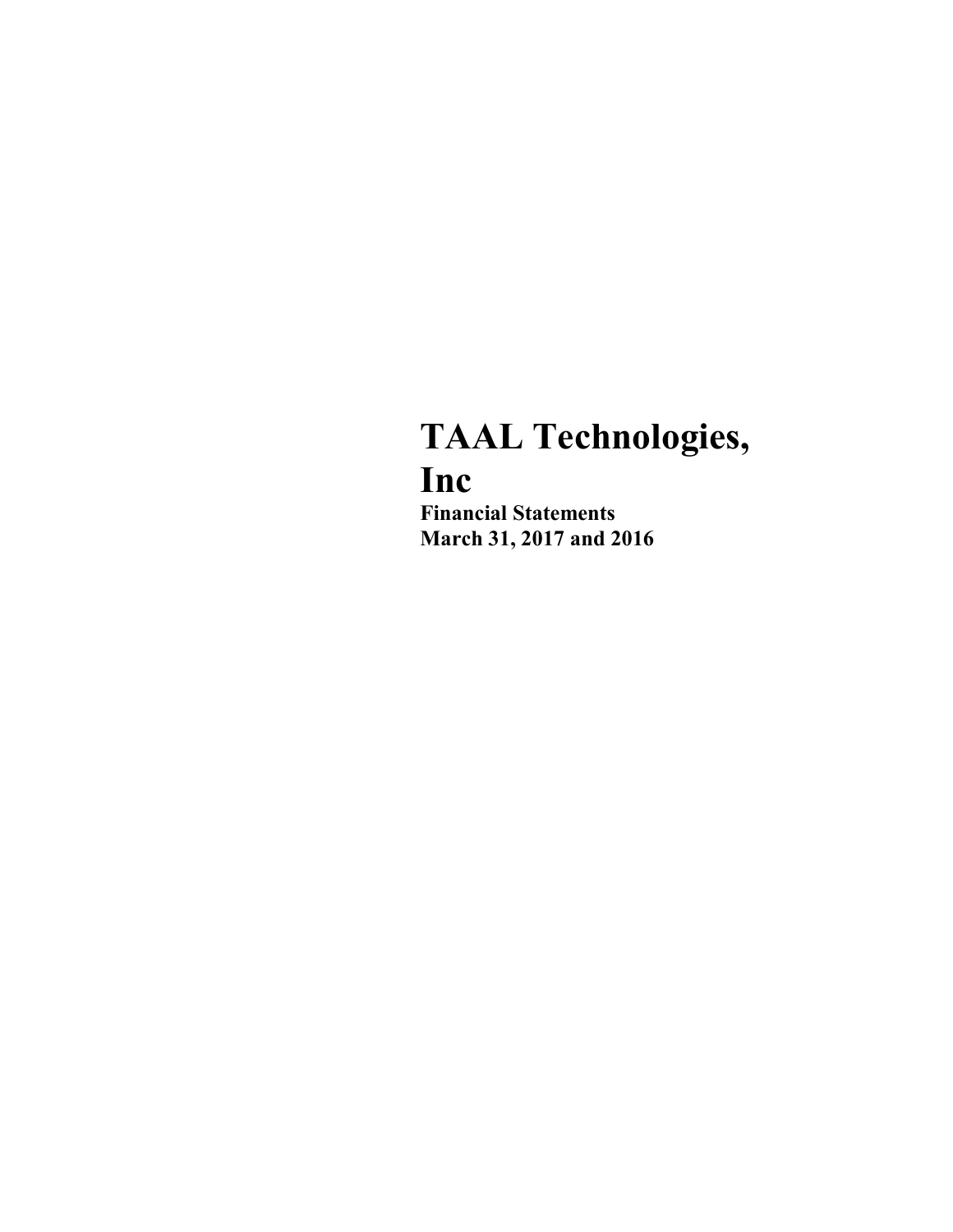## Page(s)

| <b>Financial Statements</b> |  |
|-----------------------------|--|
|                             |  |
|                             |  |
|                             |  |
|                             |  |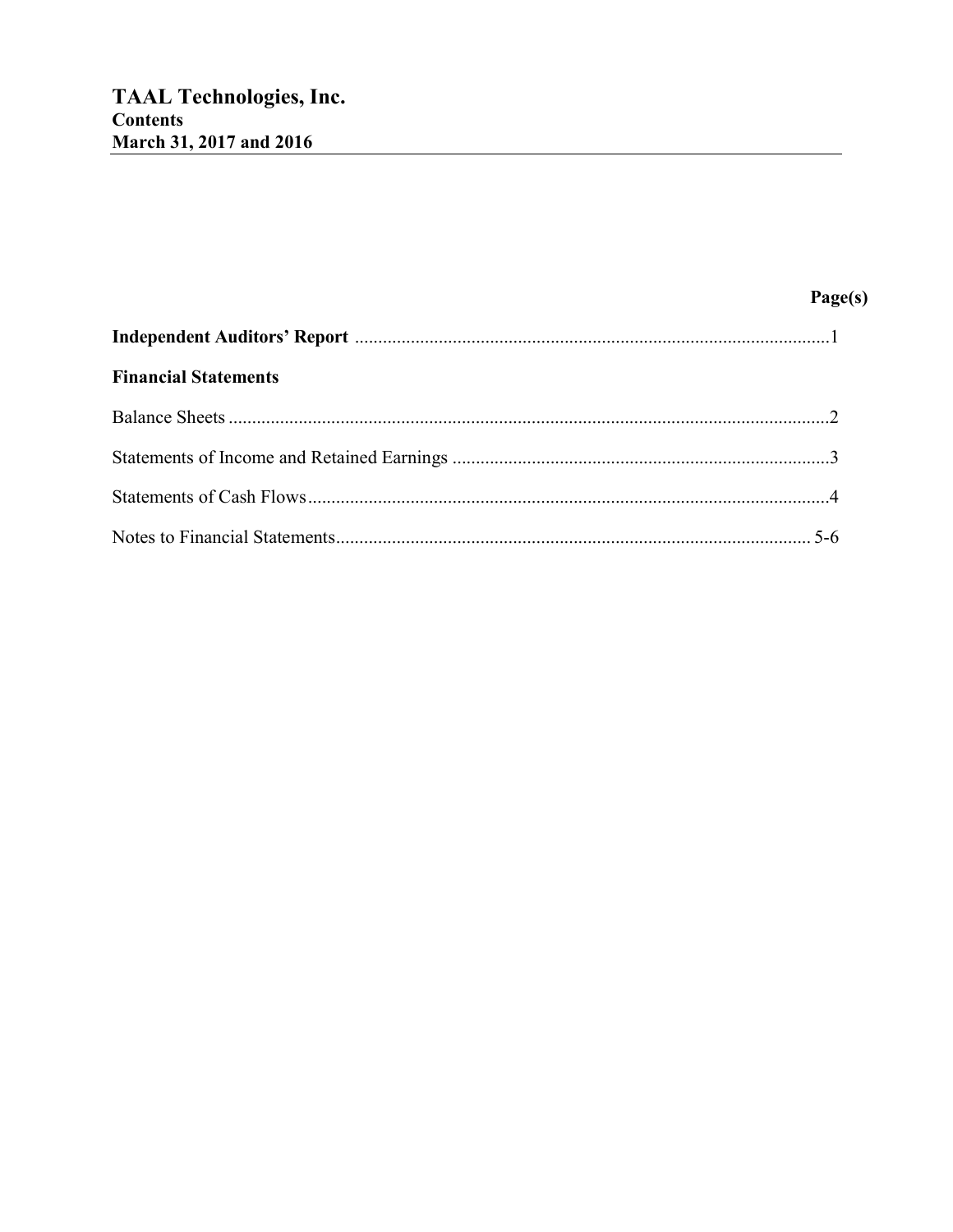**Mitesh Jain Certified Public Accountant 2 Hayloft Ln Roslyn Heights, NY 11577 Tel 718-969-3929 Fax 917-536-9747** 

#### **Independent Auditors' Report**

To the Stockholder of TAAL Technologies, Inc.

We have audited the accompanying balance sheets of TAAL Technologies, Inc. (the "Company") as of March 31, 2017 and 2016 and the related statements of income and retained earnings and cash flows for the years then ended. These financial statements are the responsibility of the Company's management. Our responsibility is to express an opinion on these financial statements based on our audits.

We conducted our audits in accordance with auditing standards generally accepted in the United States of America. Those standards require that we plan and perform the audit to obtain reasonable assurance about whether the financial statements are free of material misstatement. An audit includes examining, on a test basis, evidence supporting the amounts and disclosures in the financial statements. An audit also includes assessing the accounting principles used and significant estimates made by management, as well as evaluating the overall financial statement presentation. We believe that our audit provides a reasonable basis for our opinion.

In our opinion, the financial statements referred to in the first paragraph present fairly, in all material respects, the financial position of TAAL Technologies, Inc. as of March 31, 2017 and 2016 and the results of its operations and its cash flows for the years then ended in conformity with accounting principles generally accepted in the United States of America.

M.B. fain

New York, NY May 11, 2017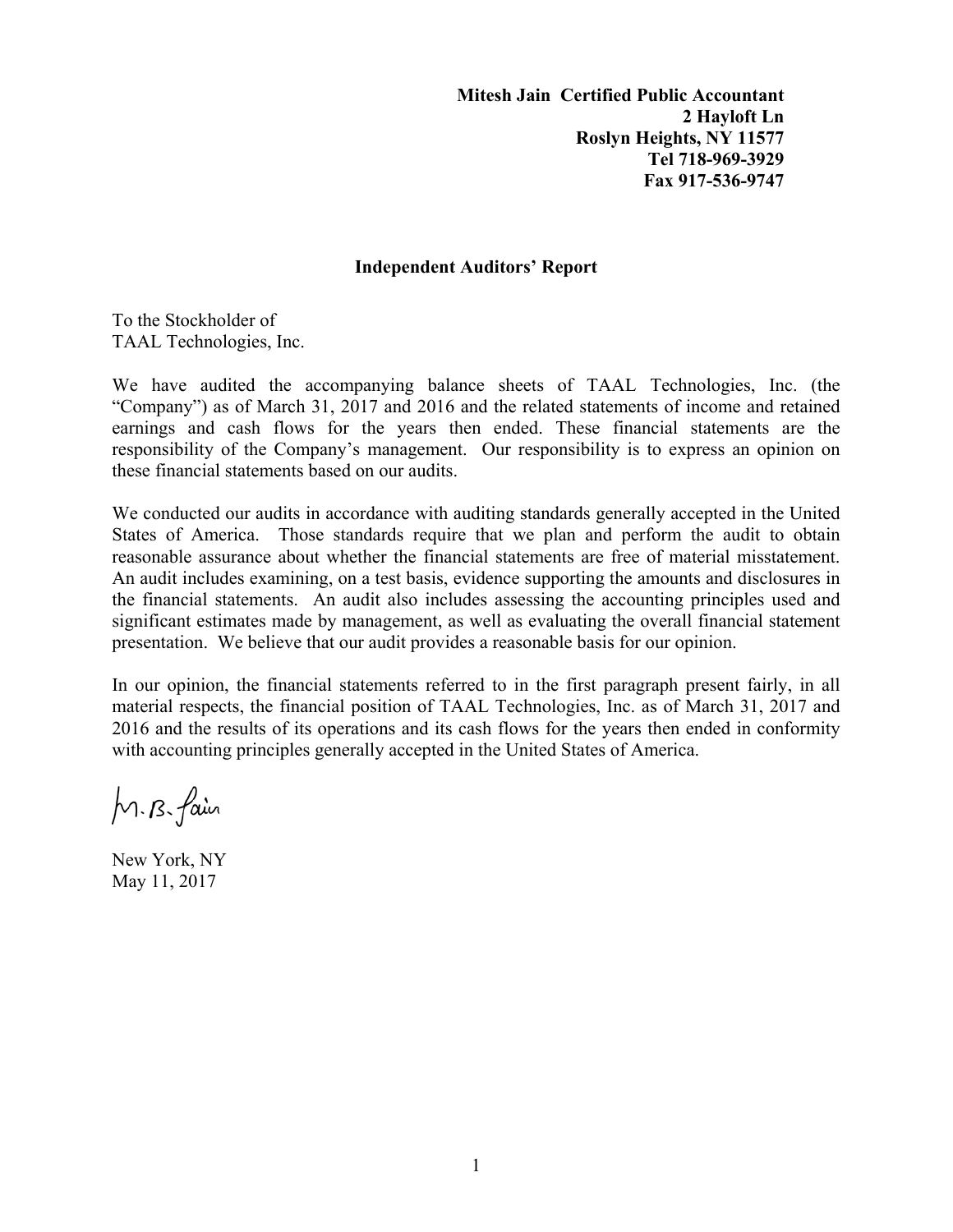## **TAAL Technologies, Inc. Balance Sheets March 31, 2017 and 2016**

|                                                        | March 31,     |         |                           |         |
|--------------------------------------------------------|---------------|---------|---------------------------|---------|
|                                                        |               | 2017    |                           | 2016    |
| <b>Assets</b>                                          |               |         |                           |         |
| Current assets                                         |               |         |                           |         |
| Cash and cash equivalents                              | \$            | 59,066  | $\mathbb{S}$              | 16,191  |
| Accounts receivable, net of allowance                  |               | 126,690 |                           | 181,485 |
| Receivable - other                                     |               | 52,200  |                           | 15,830  |
| Total current assets                                   |               | 237,956 |                           | 213,506 |
| <b>Total assets</b>                                    | $\mathbf{\$}$ | 237,956 | $\boldsymbol{\mathsf{S}}$ | 213,506 |
| Liabilities and stockholder's equity                   |               |         |                           |         |
| <b>Current liabilities</b>                             |               |         |                           |         |
| Accounts payable and accrued expenses                  | \$            | 26,654  | \$                        | 65,974  |
| <b>Total current liabilities</b>                       |               | 26,654  |                           | 65,974  |
| Commitments and contingencies                          |               |         |                           |         |
| Stockholder's equity                                   |               |         |                           |         |
| Common stock, \$1 par value; 50,000 shares authorized; |               |         |                           |         |
| 30,000 shares issued                                   |               | 30,000  |                           | 30,000  |
| Retained earnings                                      |               | 181,302 |                           | 117,532 |
| <b>Total stockholder's equity</b>                      |               | 211,302 |                           | 147,532 |
| Total liabilities and stockholder's equity             | \$            | 237,956 | \$                        | 213,506 |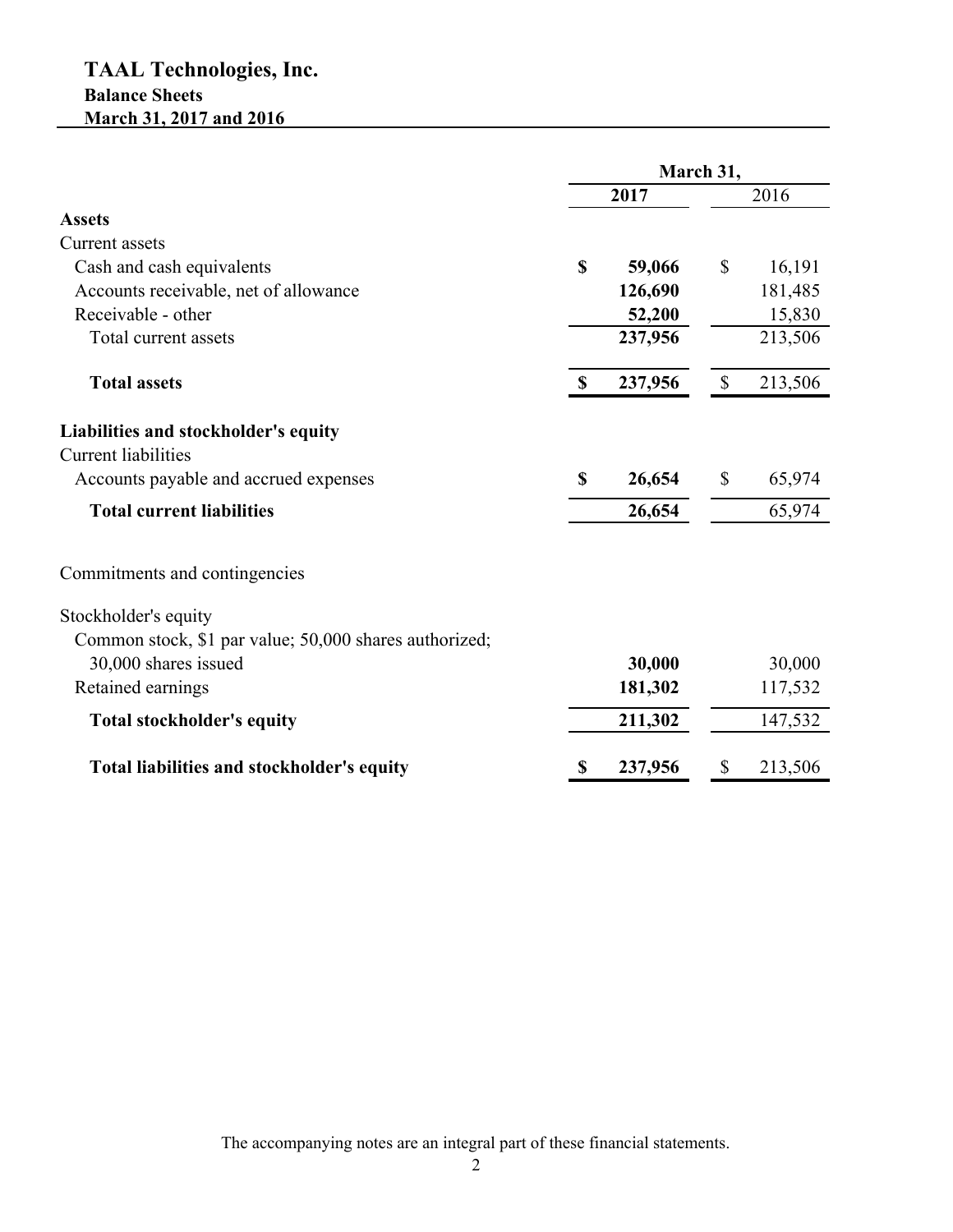## **TAAL Technologies, Inc. Statements of Income and Retained Earnings Years Ended March 31, 2017 and 2016**

|                                     |                 | March 31,       |  |  |
|-------------------------------------|-----------------|-----------------|--|--|
|                                     | 2017            | 2016            |  |  |
| <b>Revenue from services</b>        | 2,165,999<br>\$ | \$<br>1,411,992 |  |  |
| Cost of services                    | 1,867,209       | 1,125,586       |  |  |
| <b>Gross profit</b>                 | 298,790         | 286,406         |  |  |
| Operating expenses                  | 204,484         | 188,473         |  |  |
| <b>Income before taxes</b>          | 94,306          | 97,933          |  |  |
| Income taxes                        | 30,536          | 18,059          |  |  |
| Net income                          | 63,770          | 79,874          |  |  |
| <b>Retained earnings, beginning</b> | 117,532         | 37,658          |  |  |
| <b>Retained earnings, ending</b>    | 181,302<br>S    | \$<br>117,532   |  |  |

The accompanying notes are an integral part of these financial statements.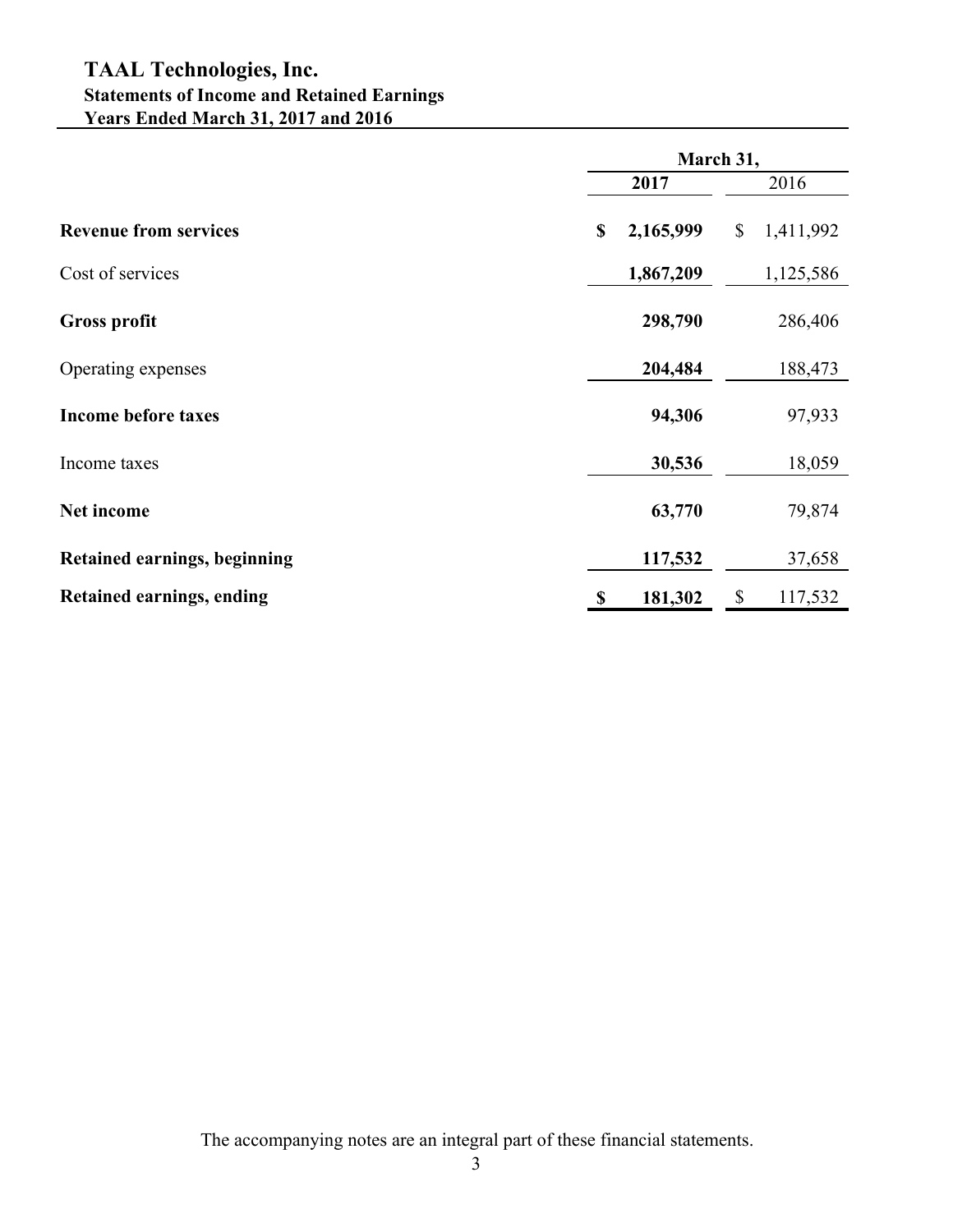### **TAAL Technologies, Inc. Statements of Cash Flows Years Ended March 31, 2017 and 2016**

|                                                                                             |             | March 31, |               |            |
|---------------------------------------------------------------------------------------------|-------------|-----------|---------------|------------|
|                                                                                             |             | 2017      |               | 2016       |
| <b>Cash flows from operating activities</b>                                                 |             |           |               |            |
| Net income                                                                                  | $\mathbf S$ | 63,770    | \$            | 79,874     |
| Increase (decrease) in cash attributable to changes in operating<br>assets and liabilities: |             |           |               |            |
| Accounts receivable                                                                         |             | 54,795    |               | (129, 941) |
| Prepaid expenses and other current assets                                                   |             | (36,370)  |               | 13,225     |
| Accrued expenses                                                                            |             | (39,320)  |               | 10,207     |
| Net cash provided by (used in) operating activities                                         |             | 42,875    |               | (26, 635)  |
| Net increase (decrease) in cash and cash equivalents                                        |             | 42,875    |               | (26, 635)  |
| Cash and cash equivalents                                                                   |             |           |               |            |
| Beginning                                                                                   |             | 16,191    |               | 42,826     |
| Ending                                                                                      | $\mathbf S$ | 59,066    | $\mathcal{S}$ | 16,191     |
| Supplemental disclosures of cash flow information                                           |             |           |               |            |
| Cash paid for:                                                                              |             |           |               |            |
| Income taxes                                                                                | \$          | 23,536    | S             | 7,059      |

The accompanying notes are an integral part of these financial statements.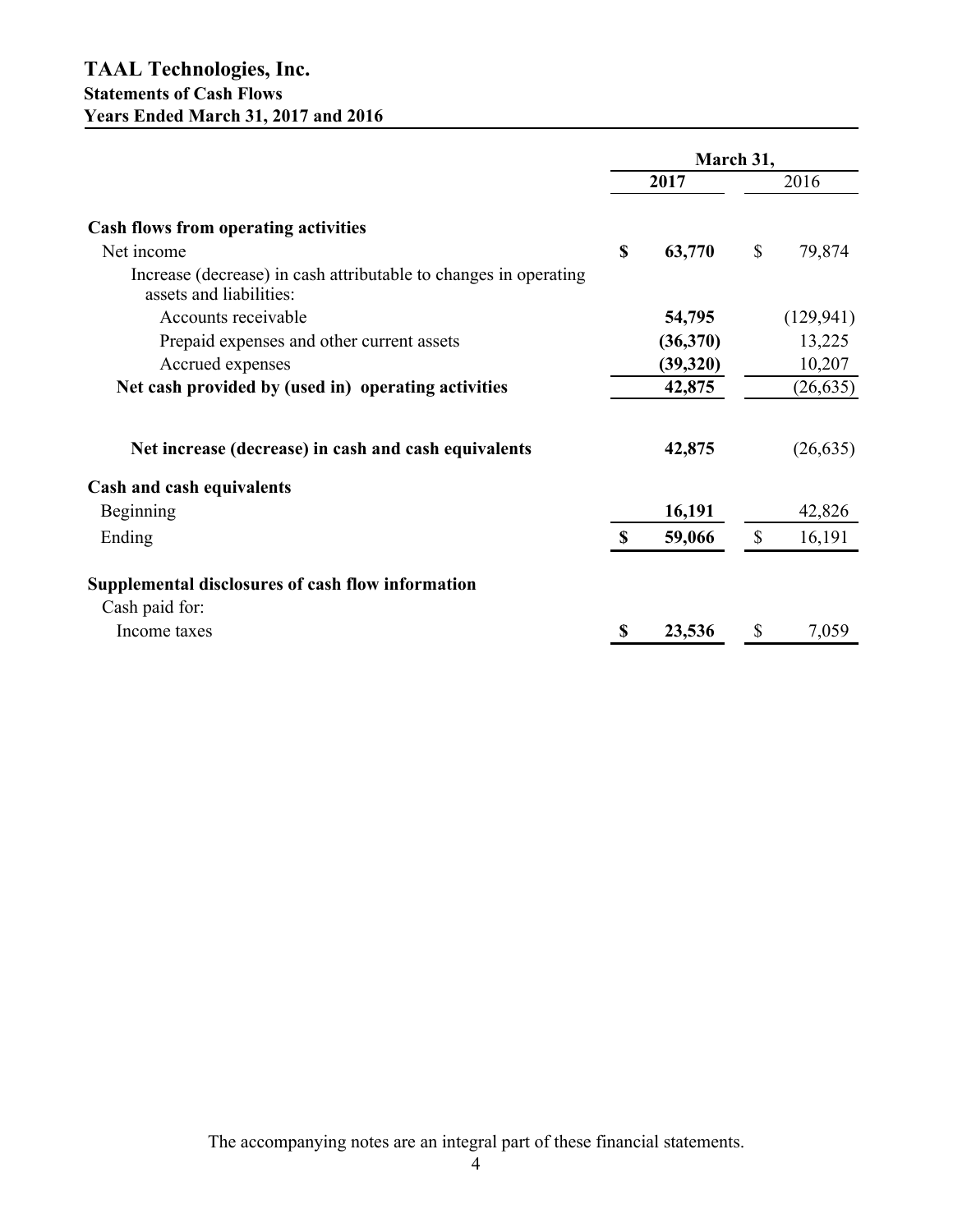#### 1. Organization

TAAL Technologies, Inc. ("TAAL Tech" or the "Company") is a Delaware corporation incorporated on June 19, 2009. It is a wholly owned subsidiary of TAAL Tech India Private Limited, a foreign entity. TAAL Tech is a niche engineering and technology solutions provider serving global corporations in their pursuit for faster innovation and technological excellence. TAAL Tech provides product engineering services, R&D services and IT Services customized to specific needs of individual customer.

#### 2. Summary of Accounting Policies

#### Cash and Cash Equivalents

The Company considers all highly liquid investments purchased with an original maturity of three months or less to be cash equivalents. Cash balances which are maintained financial institutions are insured by the Federal Deposit Insurance Corporation ("FDIC"). At various times throughout the year, the Company's cash balances exceeded the FDIC limit. As of March 31, 2017, the Company has no cash account balances in excess of the amount insured by the FDIC.

#### Accounts Receivable

The Company generates revenues from sales of services by placement of employees at parent and affiliated companies' clients. Revenues are recognized as services are performed. The majority of revenues are generated by placement, where billings are generally negotiated and invoiced on a cost plus basis. Accordingly, as contingent workers are placed, the Company records revenues based on the hours worked. Provisions for sales allowances, based on historical experience, are recognized at the time the related sale is recognized.

The Company records revenues from sales of services and the related direct costs in accordance with the accounting guidance on reporting revenue gross as a principal versus net as an agent. In situations where we act as a principal in the transaction, the Company reports gross revenues and cost of services. When the Company acts as an agent, the revenue is recorded on the net basis. Amounts billed to clients for out-of-pocket or other cost reimbursements are included in revenues from services, and the related costs are included in cost of services.

#### Allowance for Doubtful Accounts

The Company records an allowance for doubtful accounts recorded as an estimate of the accounts receivable balance that may not be collected. This allowance is calculated on an entity-by-entity basis with consideration for historical write-off experience, the current aging of receivables and a specific review for potential bad debts. Items that affect this balance mainly include bad debt expense and the write-off of accounts receivable balances.